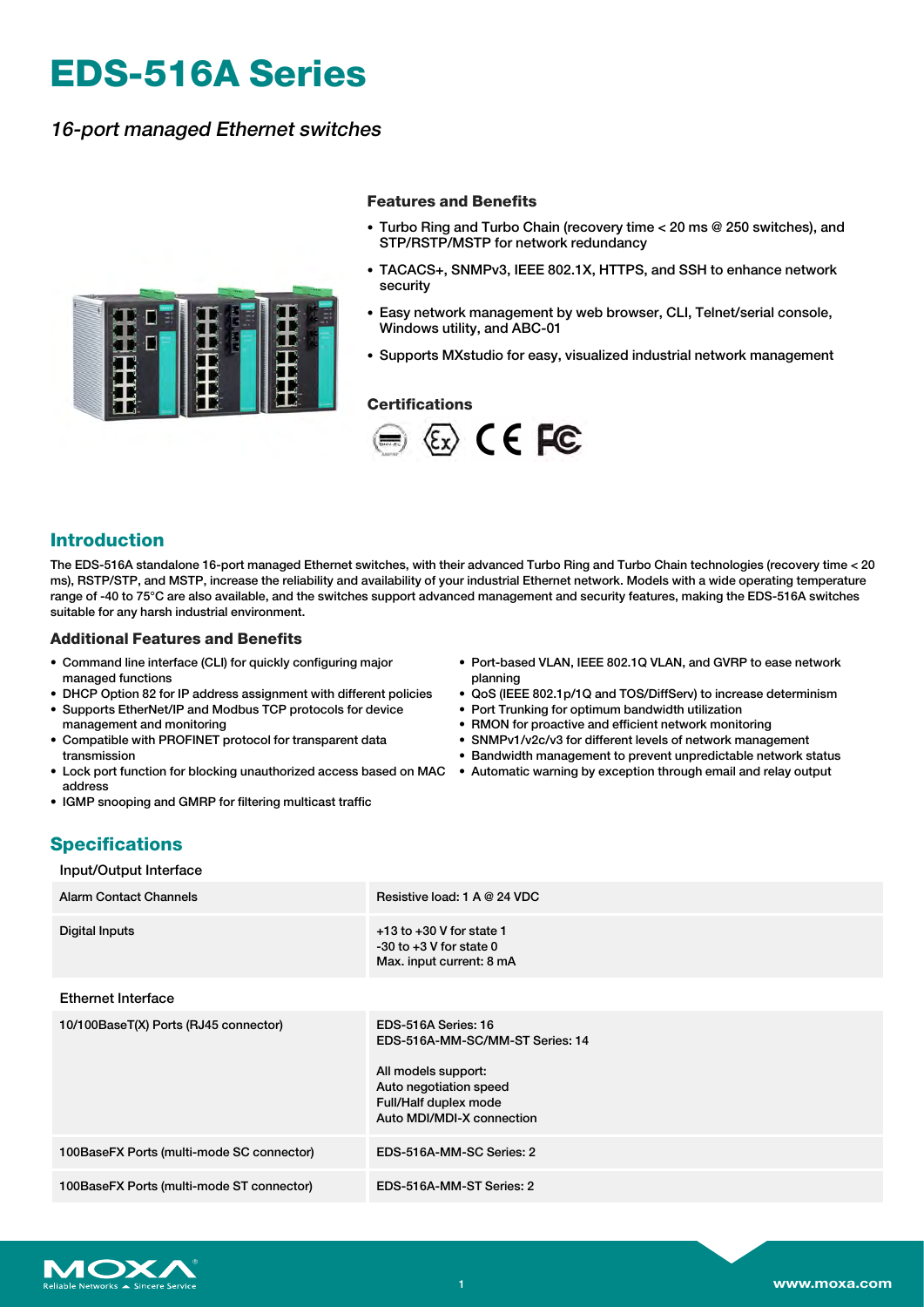| <b>Optical Fiber</b>              |                                                                                                                                                                                                                                                                                                                                                                                                      |                                                                        | 100BaseFX         |                 |                        |                        |
|-----------------------------------|------------------------------------------------------------------------------------------------------------------------------------------------------------------------------------------------------------------------------------------------------------------------------------------------------------------------------------------------------------------------------------------------------|------------------------------------------------------------------------|-------------------|-----------------|------------------------|------------------------|
|                                   |                                                                                                                                                                                                                                                                                                                                                                                                      |                                                                        | <b>Multi-Mode</b> |                 | Single-Mode<br>(40 km) | Single-Mode<br>(80 km) |
|                                   | <b>Fiber Cable Type</b>                                                                                                                                                                                                                                                                                                                                                                              |                                                                        |                   | 50/125 µm       |                        |                        |
|                                   |                                                                                                                                                                                                                                                                                                                                                                                                      |                                                                        | OM <sub>1</sub>   | 800 MHz x<br>km | G.652                  | G.652                  |
|                                   |                                                                                                                                                                                                                                                                                                                                                                                                      | <b>Typical Distance</b>                                                | 4 km              | 5 km            | 40 km                  | 80 km                  |
|                                   | Wavelength                                                                                                                                                                                                                                                                                                                                                                                           | Typical (nm)                                                           |                   | 1300            | 1310                   | 1550                   |
|                                   |                                                                                                                                                                                                                                                                                                                                                                                                      | <b>TX Range</b><br>(nm)                                                |                   | 1260 to 1360    | 1280 to 1340           | 1530 to 1570           |
|                                   |                                                                                                                                                                                                                                                                                                                                                                                                      | <b>RX Range</b><br>(nm)                                                | 1100 to 1600      |                 | 1100 to 1600           | 1100 to 1600           |
|                                   |                                                                                                                                                                                                                                                                                                                                                                                                      | <b>TX Range</b><br>(dBm)                                               |                   | $-10$ to $-20$  | $0$ to $-5$            | $0$ to $-5$            |
|                                   | Optical<br>Power                                                                                                                                                                                                                                                                                                                                                                                     | <b>RX Range</b><br>(dBm)                                               | $-3$ to $-32$     |                 | $-3$ to $-34$          | $-3$ to $-34$          |
|                                   |                                                                                                                                                                                                                                                                                                                                                                                                      | <b>Link Budget</b><br>(dB)                                             |                   | 12              | 29                     | 29                     |
|                                   |                                                                                                                                                                                                                                                                                                                                                                                                      | <b>Dispersion</b><br>Penalty (dB)                                      |                   | 3               | 1                      | $\mathbf{1}$           |
|                                   | Note: When connecting a single-mode fiber transceiver, we recommend using an<br>attenuator to prevent damage caused by excessive optical power.<br>Note: Compute the "typical distance" of a specific fiber transceiver as follows: Link<br>budget (dB) > dispersion penalty (dB) + total link loss (dB).                                                                                            |                                                                        |                   |                 |                        |                        |
| Standards                         | IEEE 802.3 for 10BaseT<br>IEEE 802.3u for 100BaseT(X) and 100BaseFX<br>IEEE 802.1X for authentication<br>IEEE 802.1D-2004 for Spanning Tree Protocol<br>IEEE 802.1w for Rapid Spanning Tree Protocol<br>IEEE 802.1s for Multiple Spanning Tree Protocol<br>IEEE 802.1Q for VLAN Tagging<br>IEEE 802.1p for Class of Service<br>IEEE 802.3x for flow control<br>IEEE 802.3ad for Port Trunk with LACP |                                                                        |                   |                 |                        |                        |
| <b>Ethernet Software Features</b> |                                                                                                                                                                                                                                                                                                                                                                                                      |                                                                        |                   |                 |                        |                        |
| Filter                            |                                                                                                                                                                                                                                                                                                                                                                                                      | 802.1Q VLAN, GMRP, GVRP, IGMP v1/v2, Port-based VLAN                   |                   |                 |                        |                        |
| <b>Industrial Protocols</b>       | EtherNet/IP, Modbus TCP                                                                                                                                                                                                                                                                                                                                                                              |                                                                        |                   |                 |                        |                        |
| Management                        | IPv4/IPv6, SNMPv1/v2c/v3, LLDP, Port Mirror, Back Pressure Flow Control, BOOTP,<br>DDM, DHCP Option 66/67/82, DHCP Server/Client, Flow control, RARP, RMON, SMTP,<br>SNMP Inform, Syslog, Telnet, TFTP                                                                                                                                                                                               |                                                                        |                   |                 |                        |                        |
| MIB                               | MIB-II, Bridge MIB, Ethernet-like MIB, P-BRIDGE MIB, Q-BRIDGE MIB, RMON MIB<br>Groups 1, 2, 3, 9, RSTP MIB                                                                                                                                                                                                                                                                                           |                                                                        |                   |                 |                        |                        |
| <b>Redundancy Protocols</b>       |                                                                                                                                                                                                                                                                                                                                                                                                      | STP, MSTP, RSTP, LACP, Link Aggregation, Turbo Chain, Turbo Ring v1/v2 |                   |                 |                        |                        |
| Security                          | HTTPS/SSL, RADIUS, TACACS+, Port Lock, SSH, Broadcast storm protection                                                                                                                                                                                                                                                                                                                               |                                                                        |                   |                 |                        |                        |
| <b>Time Management</b>            | NTP Server/Client, SNTP, IEEE 1588v2 PTP (software-based)                                                                                                                                                                                                                                                                                                                                            |                                                                        |                   |                 |                        |                        |
| <b>Switch Properties</b>          |                                                                                                                                                                                                                                                                                                                                                                                                      |                                                                        |                   |                 |                        |                        |
| <b>IGMP Groups</b>                | 256                                                                                                                                                                                                                                                                                                                                                                                                  |                                                                        |                   |                 |                        |                        |
| <b>MAC Table Size</b>             | 8K                                                                                                                                                                                                                                                                                                                                                                                                   |                                                                        |                   |                 |                        |                        |

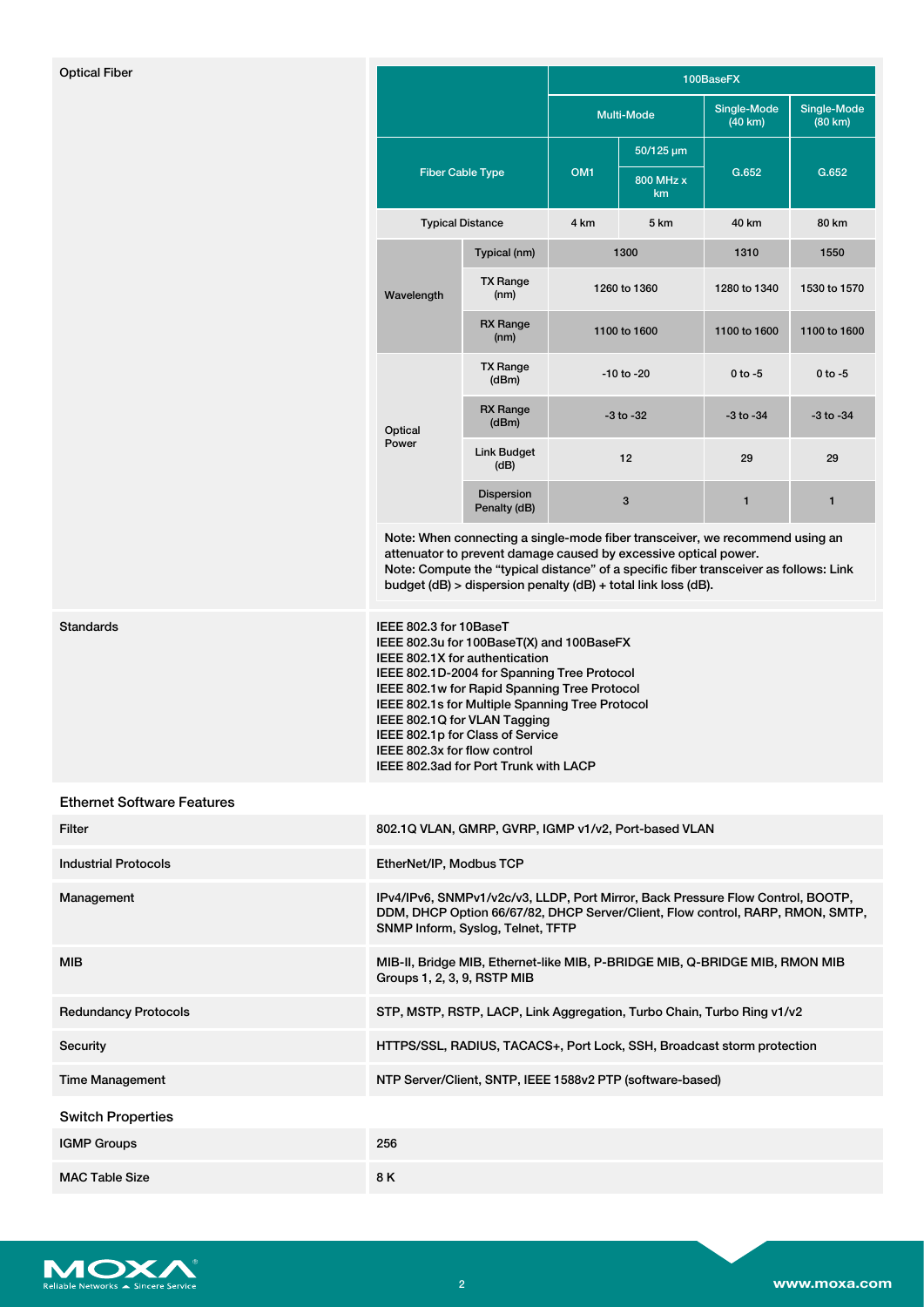| Max. No. of VLANs                      | 64                                                                                                                                                                                           |
|----------------------------------------|----------------------------------------------------------------------------------------------------------------------------------------------------------------------------------------------|
| <b>Packet Buffer Size</b>              | 2 Mbits                                                                                                                                                                                      |
| <b>Priority Queues</b>                 | 4                                                                                                                                                                                            |
| <b>VLAN ID Range</b>                   | VID 1 to 4094                                                                                                                                                                                |
| <b>LED</b> Interface                   |                                                                                                                                                                                              |
| <b>LED Indicators</b>                  | PWR1, PWR2, FAULT, 10/100M (TP port), 100M (fiber port), MSTR/HEAD, CPLR/TAIL                                                                                                                |
| Serial Interface                       |                                                                                                                                                                                              |
| <b>Console Port</b>                    | RS-232 (TxD, RxD, GND), 10-pin RJ45 (115200, n, 8, 1)                                                                                                                                        |
| <b>DIP Switch Configuration</b>        |                                                                                                                                                                                              |
| <b>Ethernet Interface</b>              | Turbo Ring, Master, Coupler, Reserve                                                                                                                                                         |
| <b>Power Parameters</b>                |                                                                                                                                                                                              |
| Connection                             | 2 removable 6-contact terminal block(s)                                                                                                                                                      |
| <b>Input Voltage</b>                   | 24 VDC, Redundant dual inputs                                                                                                                                                                |
| <b>Operating Voltage</b>               | 12 to 45 VDC                                                                                                                                                                                 |
| <b>Input Current</b>                   | EDS-516A Series: 0.35 A @ 24 VDC<br>EDS-516A-MM-SC/MM-ST Series: 0.44 A @ 24 VDC                                                                                                             |
| <b>Overload Current Protection</b>     | Supported                                                                                                                                                                                    |
| <b>Reverse Polarity Protection</b>     | Supported                                                                                                                                                                                    |
| <b>Physical Characteristics</b>        |                                                                                                                                                                                              |
| Housing                                | Metal                                                                                                                                                                                        |
| <b>IP Rating</b>                       | <b>IP30</b>                                                                                                                                                                                  |
| Dimensions                             | 94 x 135 x 142.7 mm (3.7 x 5.31 x 5.62 in)                                                                                                                                                   |
| Weight                                 | 1586 g (3.50 lb)                                                                                                                                                                             |
| Installation                           | DIN-rail mounting, Wall mounting (with optional kit)                                                                                                                                         |
| <b>Environmental Limits</b>            |                                                                                                                                                                                              |
| <b>Operating Temperature</b>           | Standard Models: 0 to 60°C (32 to 140°F)<br>Wide Temp. Models: -40 to 75°C (-40 to 167°F)                                                                                                    |
| Storage Temperature (package included) | -40 to 85°C (-40 to 185°F)                                                                                                                                                                   |
| <b>Ambient Relative Humidity</b>       | 5 to 95% (non-condensing)                                                                                                                                                                    |
| <b>Standards and Certifications</b>    |                                                                                                                                                                                              |
| Safety                                 | EN 60950-1, UL 60950-1, CSA C22.2 No. 60950-1, UL 508                                                                                                                                        |
| <b>Hazardous Locations</b>             | ATEX, Class I Division 2                                                                                                                                                                     |
| <b>EMC</b>                             | EN 55032/24                                                                                                                                                                                  |
| EMI                                    | CISPR 32, FCC Part 15B Class A                                                                                                                                                               |
| <b>EMS</b>                             | IEC 61000-4-2 ESD: Contact: 6 kV; Air: 8 kV<br>IEC 61000-4-3 RS: 80 MHz to 1 GHz: 10 V/m<br>IEC 61000-4-4 EFT: Power: 1 kV; Signal: 0.5 kV<br>IEC 61000-4-5 Surge: Power: 2 kV; Signal: 1 kV |

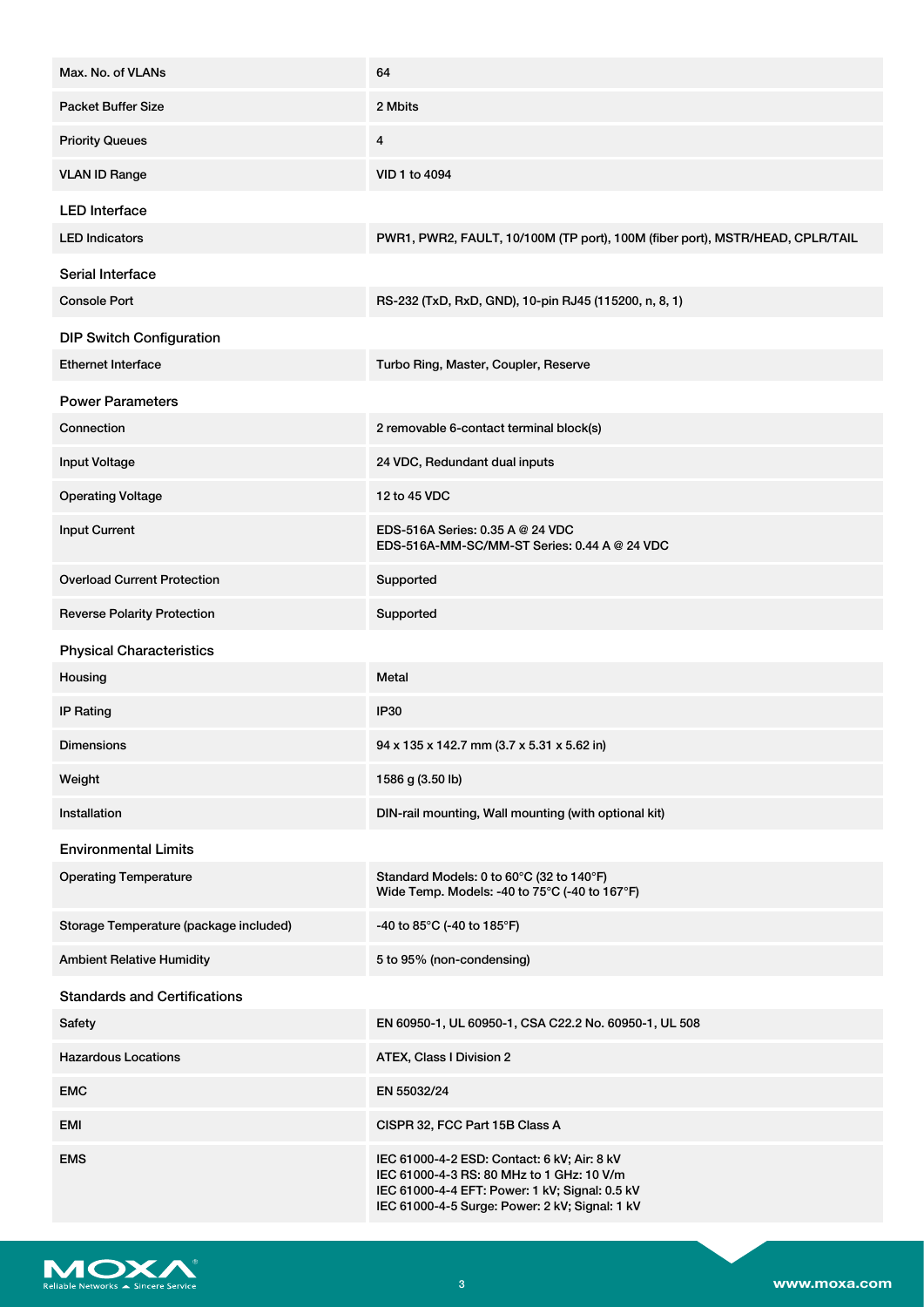|                         | IEC 61000-4-6 CS: 10 V<br>IEC 61000-4-8 PFMF                                                                                                                      |
|-------------------------|-------------------------------------------------------------------------------------------------------------------------------------------------------------------|
| Maritime                | DNV-GL                                                                                                                                                            |
| <b>Shock</b>            | IEC 60068-2-27                                                                                                                                                    |
| Vibration               | IEC 60068-2-6                                                                                                                                                     |
| Freefall                | IEC 60068-2-31                                                                                                                                                    |
| <b>MTBF</b>             |                                                                                                                                                                   |
| Time                    | 247,676 hrs                                                                                                                                                       |
| <b>Standards</b>        | Telcordia (Bellcore), GB                                                                                                                                          |
| Warranty                |                                                                                                                                                                   |
| <b>Warranty Period</b>  | 5 years                                                                                                                                                           |
| <b>Details</b>          | See www.moxa.com/warranty                                                                                                                                         |
| <b>Package Contents</b> |                                                                                                                                                                   |
| <b>Device</b>           | 1 x EDS-516A Series switch                                                                                                                                        |
| Cable                   | 1 x DB9 female to RJ45 10-pin                                                                                                                                     |
| <b>Installation Kit</b> | 4 x cap, plastic, for RJ45 port<br>2 x cap, plastic, for SC fiber port (-SC models)<br>2 x cap, plastic, for ST fiber port (-ST models)                           |
| Documentation           | 1 x quick installation guide<br>1 x warranty card<br>1 x product certificates of quality inspection, Simplified Chinese<br>1 x product notice, Simplified Chinese |

# **Dimensions**

Unit: mm (inch)